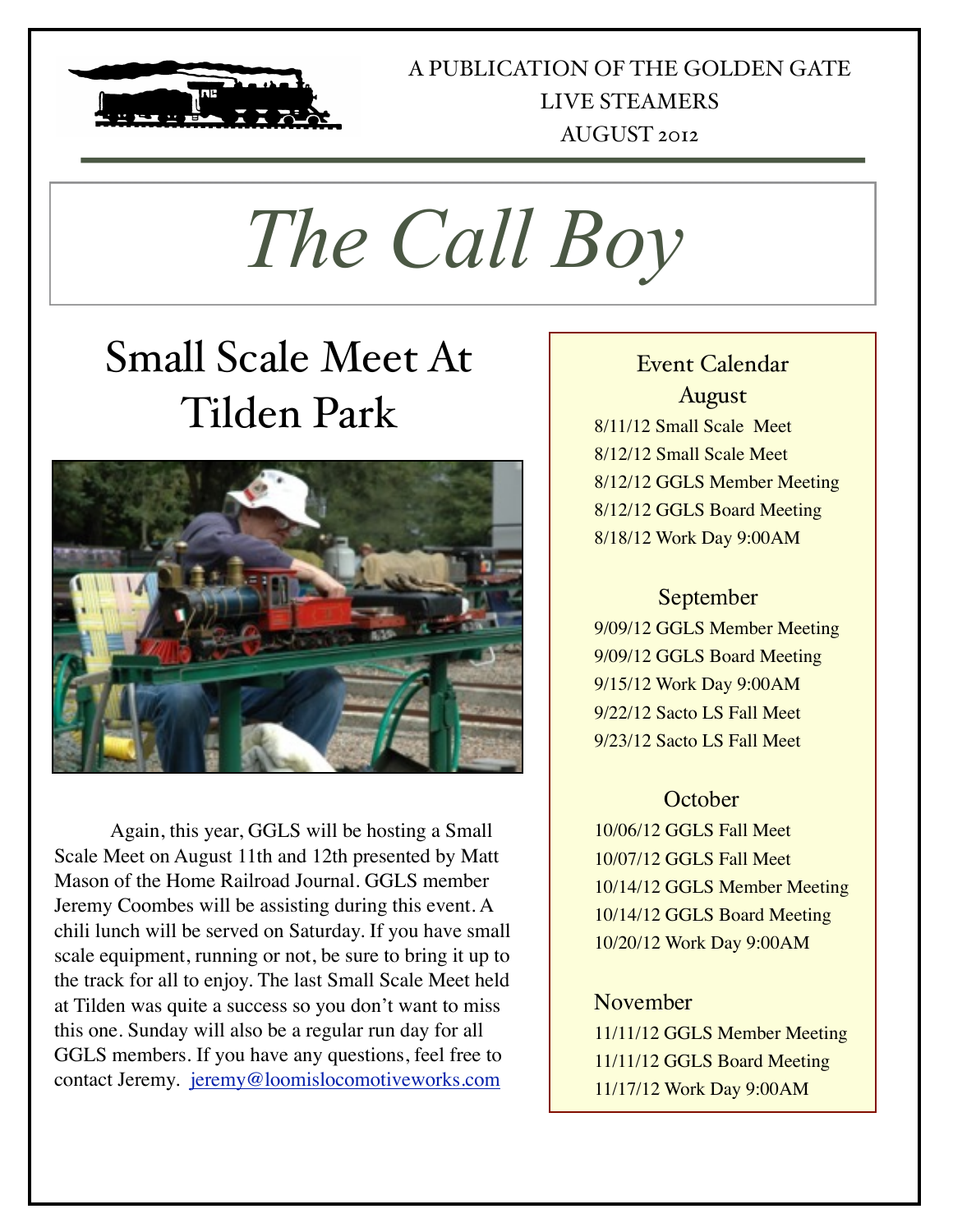## *The Call Boy*

*Editorial Staff* Pat Young Rick Zobelein Ken Shattock

#### *Officers*

 *President:* Mark West *Vice President*: Rich Lundberg S*ecretary:* Pat Young *Treasurer:* John Lisherness *Safety:* Sheldon Yee *Ombudsman:* Ken Blonski

### *GGLS Committee Chairmen*

 *Track:* Jim Dameron *Rolling Stock:* Richard Croll *Engines:* Mark Johnson  *Bits & Pieces:* Stan James *Bldgs. & Grounds:* Rich Lundberg *Boiler Testing:* Jerry Kimberlin *High Track:* Bob Morris *Refreshments:* Les Cuff *Technical:* Ken Brunskill *Round House:* Michael Smith *Web Page:* Pat Young *Librarian:* Pat Young

 Bill Smith

### *Membership*

Rick Zobelein [rgz48@yahoo.com](mailto:rgz48@yahoo.com)

## *Call Boy*

Articles and photos submitted for insertion in the Call Boy should be sent to Pat Young at:

10349 Glencoe Dr., Cupertino, CA 95014 phty90514@yahoo.com

**Deadline for submittal to next months' issue is 15th of the month**



## *Announcements*

#### **UP Announces 150th Anniversary Celebration in Sacramento, California**

Omaha, Neb. - July 1 marked the 150<sup>th</sup> anniversary of Union Pacific Railroad. On July 1, 1862, President On July 1, 1862, President Abraham Lincoln created the original Union Pacific by signing the Pacific Railway Act. The railroad has announced it will bring its 150<sup>th</sup> anniversary celebration to Sacramento, California with a two-day event Sept 29-30. In partnership with California State Parks and the California State Railroad Museum, the "Union Pacific – Building American for 150 Years!" celebration will include a variety of locomotive and other equipment.

The event will be held in Old Sacramento from 10 AM to 5 PM each day. It will include:

- UP 4-8-4 No. 844
- Museum car *Promontory*
- Several historic passenger cars  $\&$  other pieces of equipment
- A new UP diesel locomotive
- Free weekend excursion rids on the museum's Sacramento Southern Railroad
- Complimentary admission all weekend to the California State Railroad Museum
- A variety of staged and living history performances throughout the event

More information is available at [www.up150.com](http://www.up150.com/) and [www.californiastaterailroadmuseum.org](http://www.californiastaterailroadmuseum.org/).

> Golden Gate Live Steamers a 501(c)(3) Non-Profit Educational Museum

> > Track & Club House Location 2501 Grizzly Peak Blvd. Berkeley, CA, 94708 510-486-0623 [www.ggls.org](http://www.ggls.org)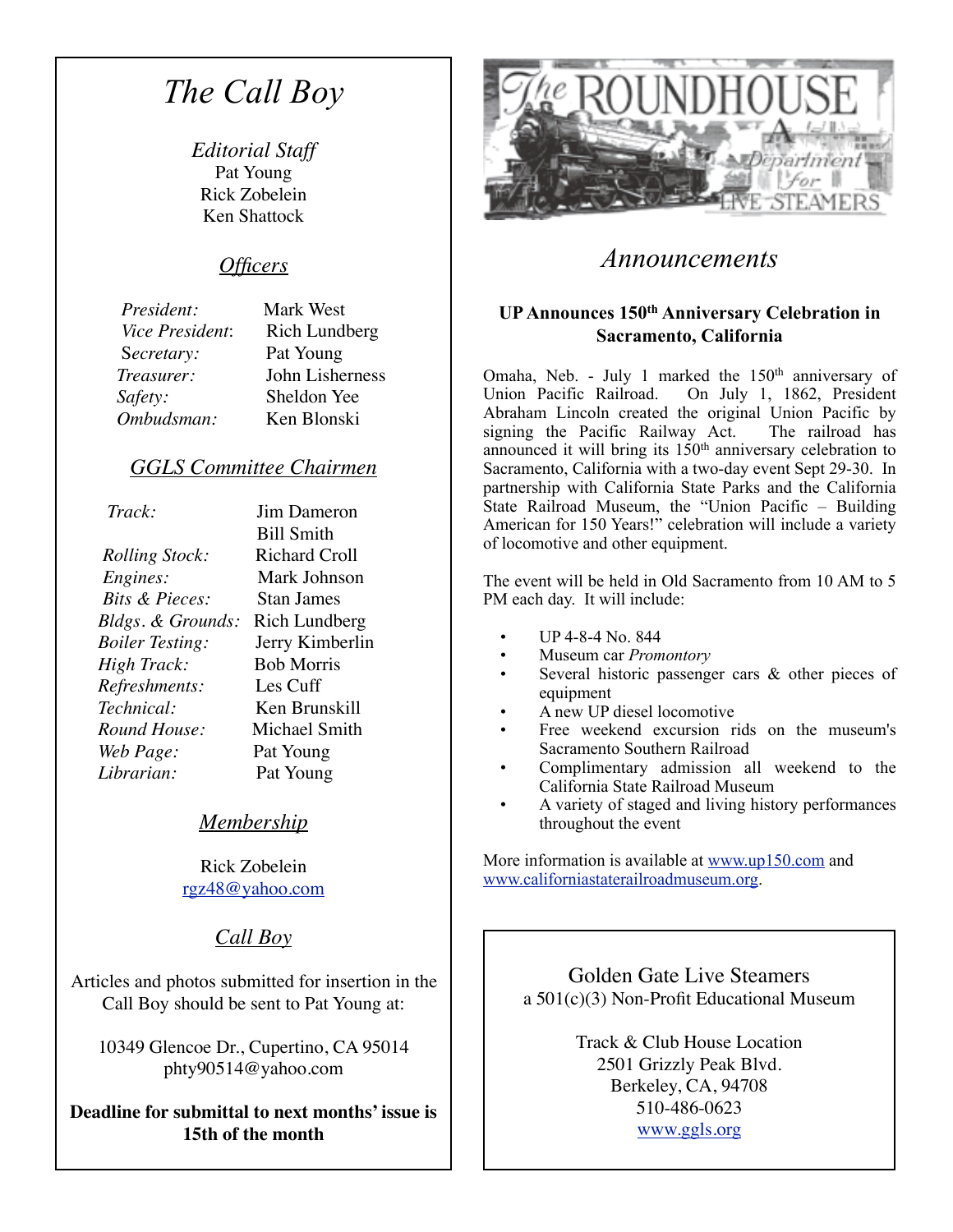## Club Meeting Minutes

Club meeting called to order on July 8, 2012 at 09:59 AM by President Mark West. Attending were 38+ members outside on a warm Sunday and ended at 11:30 AM.

#### **Announcements:**

The monthly work day scheduling is changing from a date-based to a demand-based operation and the membership will be notified when help is needed. The Board would like to thank each and every volunteer for their devotion, dedication and donation of their time to the club.

Bob Morris has announced that on Saturday, July 21, 2012 an extended family birthday party will be held on the club premises for his family and guests.

Jeremy Coombes mentioned that Small Scale Meet is scheduled next month on August 11 & 12, so please bring your small scale equipment, running or not. Everyone is invited and it is rumored that on Saturday there will be a chili lunch and a pizza feed in the evening.

Roy Motz was wondering if anyone knows the where about of a plaque dedicated to the memory of Harry Dixon that was closely associated with the recently discovered sun dial.

#### **New Members and Guests:**

Returning member Rick Silvera introduced himself and several guests of David Hoffman introduced themselves as John & Lalo Richie, along with Ian Dauth.

#### **Steam-related Activities:**

Some members went to the Train Mountain Triennial event ([www.trainmountain.org\)](http://www.trainmountain.org) and all seem to have an exceptional time. Bob Morris had to really work his engine, man-handled derailments, did some fancy horse<br>trading and discovered a new riding car braking a new riding car braking mechanism. He also cautions that headlights are really needed when entering many of the dark, bat-infested tunnels. Rich Croll thought that Bob was a wuss for running on the mildly level tracks while he ventured all over, including some 3+% grade track which required foot assist (but not by him).

John Bolger got a special invitation to have lunch and run on private track with a person that had 2 engines just like his. Bob Cohen and Mark Johnson came up with an elegant solution to the lodging problem they knew they going to have to deal with: They drove up to Klamath Falls, Oregon to add on an RV and used it as base camp at Train Mountain! They rendezvous with David and Scott and had some unforgettable experiences going down and up with leaky air brakes and receiving a rear-ender (no damage). One of the high points of their trip was the discovery of an 'all-you-can-eat' \$7.50 barbeque at the Klamath and Western. Bob has a 15 minute video of a small portion of the trip which he shared after the 'Bits and Pieces<sup>'</sup> segment.

Jeremy Coombes came back from a exceptionally beautiful scenic ride on the White Pass and Yukon Railroad [\(www.wpyr.com\)](http://www.wpyr.com) in Alaska. He highly recommends it even though it was cold there, with 20 feet of snow on the ground.

Ken Blonski had some great rides on the Fort Bragg  $\&$ Willits Skunk Train ([www.skunktrain.com\)](http://www.skunktrain.com) & Roaring Camp ([www.roaringcamp.com\)](http://www.roaringcamp.com) and wanted to remind members that they can have a great time close to home.

#### **Non Steam-related Activities:**

Paolo Epifani showed off a control mechanism for a World War II B17 bomber's .50 caliber ball turret that he was restoring. While taking it apart, he found an assembly manual online that warned him NOT to take it apart. Still, he was able to reassemble it.

#### **Officer's Report:**

The Treasurer's report was given by John Lisherness where the highlight of the report was that June was the month with the highest expenditure to date this year, due to insurance premiums, one-time signal PC board purchase plus normal monthly expenditures. More specific financial details can be obtained from him if interested.

Secretary Pat Young mentioned that he has sent copies of our Call Boy to other live steam clubs and has received some comments and ideas for improvement. He hopes to build closer bonds between our club and others.

#### **Committee Reports:**

#### **Grounds:**

Chairman Rich Lundberg reported that good progress was made on the signal system. The printed circuit boards have been received and ready for installation and he is optimistic that by the Fall Meet, most of the signals will be operating. Jim Dameron wanted to pass on that he was told that arc welding on the rails could have a highly damaging effect on the signaling system, so don't touch the rails with any amount of voltage (good idea!). Rick Zobelein pointed out that several unheralded members are in the process of performing utility upgrades and track replacement in the roundhouse area.

#### **Locomotives:**

Chairman Mark Johnson reported that both club Atlantics are still working and John Lisherness has closely examined the condition of the club Pacific's boiler. The good news is that the boiler can be re-tubed. The tubes on the firebox side have already been separated and after removal, replacement copper tubes will be rolled in. The heavily constructed boiler interior looks to be quite clean inside, with minimal sediment/lime/calcium build up.

Dan Swanson did a presentation on the ingenious modification to the club diesels where he has created an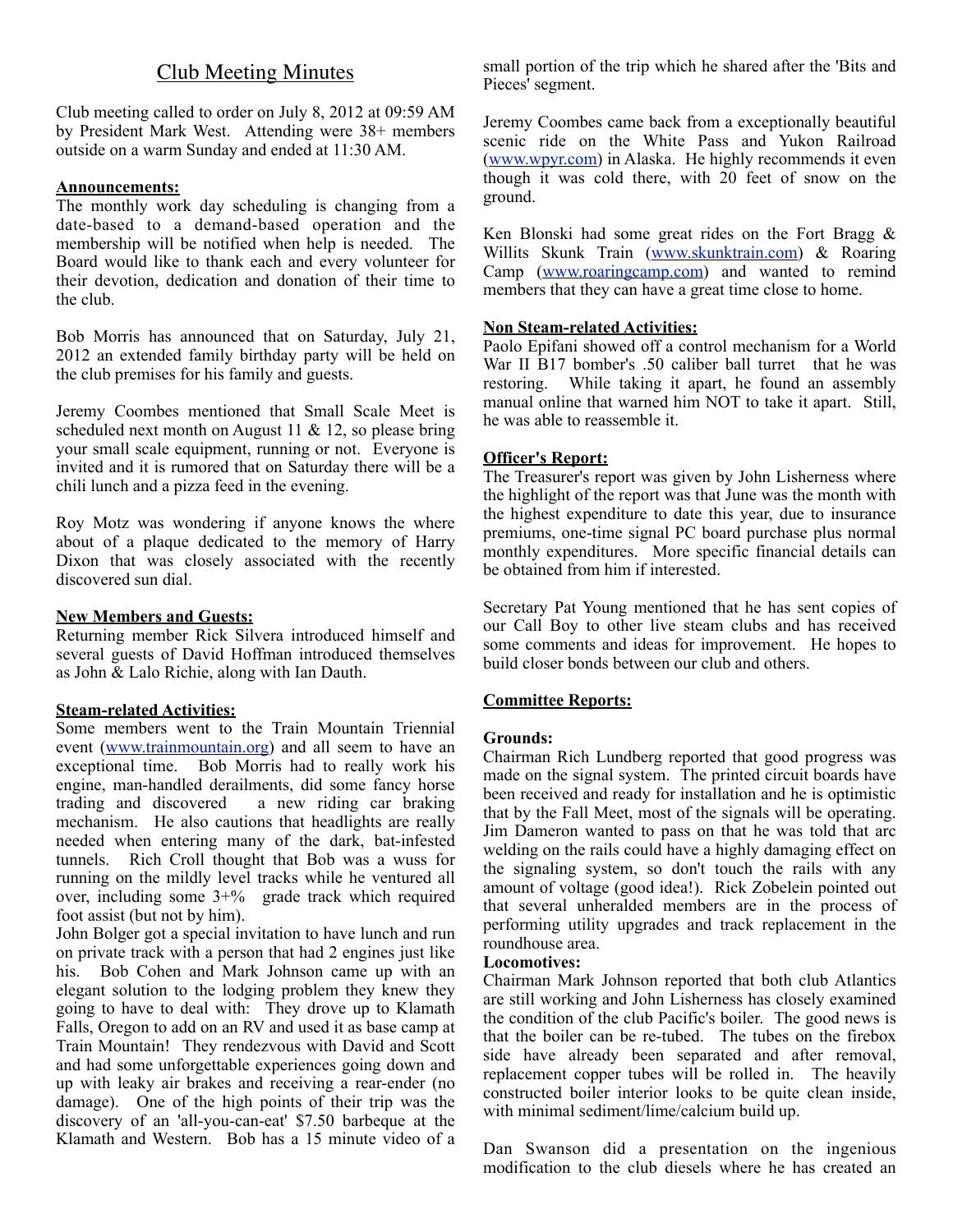add-on electronic assembly that prevents the accidental discharge of the battery. It senses when the battery drops below a certain voltage at which point it disconnects the key switch circuit path to prevent further discharge. Its design include an arming switch, kill switch that is operational from someone at the back of the train and a dummy plug to return the diesel to it original condition. More information can be obtained from Dan ([benellisb90@hotmail.com\)](mailto:benellisb90@hotmail.com).

Rick Zobelein wanted to remind members that the diesel's directional control stick on the Baldwin is spring loaded and will return to neutral center automatically when released. This means that turning off the engine will require the engineer to apply the 'T' shaped engine parking brake to prevent the engine from rolling away. If you would like training on the diesel or would like to get re-certified on it, please contact Rick ([rgz48@yahoo.com](mailto:rgz48@yahoo.com)).

#### **Web Site:**

Rick Zobelein wanted to remind members that there might still be issues concerning the ggls.org club web site and if problems are encountered to contact either Pat Young or himself.

#### **Old Business:**

The status of the club lease with East Bay Regional Park District is that there is just a few clarifications left. Ken Blonski believes that the reason for the delay is that the Park District is required to deal with a new law regarding people that work with minors and is applying it on an individual basis. He does not think it applies to the club.

The question about the rights of members to use club equipment was clarified by an article sent out to the membership and can be found in this issue.

#### **New Business:**

A few words and a 'Moment of Silence' was observed on the passing of Ron Downer, an avid stationary steam enthusiast. An eulogy similar to the one printed in last month's Call Boy was provide by Charlie Reiter.

Charlie Reiter demonstrated a motorized model of a draw bridge for the high track for some intrepid member(s) to implement. He envision having at least two such draw bridges, one set by the cross over section by the barbeque and one between the round house and parking area to make crossing access over the high track more convenient, especially with heavy loads. For more information, please contact Charlie ( $c$ preiter $(a)$ lbl.gov).

#### Board Meeting Minutes

July 8, 2012 Board Meeting started at 11:57 AM and ended at 1:39 PM.

Board members present were Ken Blonski, Rich Croll, John Lisherness, Rich Lundberg, Mark West, Pat Young and Sheldon Yee with Bob Cohen, Mike Gershowitz, Mark Johnson, Michael Smith and Rick Zobelein attending.

#### **Old Business:**

The amended club lease received from the East Bay Regional Park District's (EBRPD) was discussed and there were some issues. Mark will specifically ask the Park District if it is permissible to allow the club to have an outside vendor sell food to the public on club premises during scheduled events.

The issue of the Public Train not being operated every Sunday was discussed at length and it was stressed by the Board that it cannot let this issue go unresolved.

The Board recognizes that the Public Train IS the core operation that allows the Park District to justify our existence on their property, that the Public Train IS our main source of revenue and that everything else in the club IS secondary to the Public Train.

The problem has been identified as not having anybody currently to lead the Public Train operation so the Board is looking for someone to coordinate, supervise and manage the Public Train. If you have an interest, please contact Mark ([mwwest@sbcglobal.net\)](mailto:mwwest@sbcglobal.net) for more information.

#### **New Business:**

Due to unforeseen circumstances, Bill Holland cannot continue to be the club Call Boy editor and web site manager. The Board would like to thank Bill Holland and Katie Owens for all the help with regards to setting up the club web page and showing the potential of an electronic Call Boy.

The club is now looking for someone interested in taking on the responsibility to produce an electronic and printed copies of the Call Boy. If you are interested, please contact Mark for more information. In the meanwhile, Pat Young has agreed to be the interim Call Boy editor and to manage the club web site with Rick Zobelein.

Rick Lundberg is leading the effort to produce a list of active club Policy/Procedures to be made available in the club house and online for members to review when they are unsure what to do. If members have policy or procedure questions that should be included, please contact Rich.

Michael Smith spoke about the proposed siding project between the main line and the dirt bank by Tilden Station to provide storage use by the Public Train. The Board saw no problems in doing this but warned that drainage is needed and there are many underground utility lines around that area.

One of the benches that fit on a club flat car which converts it into a riding car is broken and the rest is deteriorating. If someone is interested in doing restoration, please let Mark know else they will be discarded.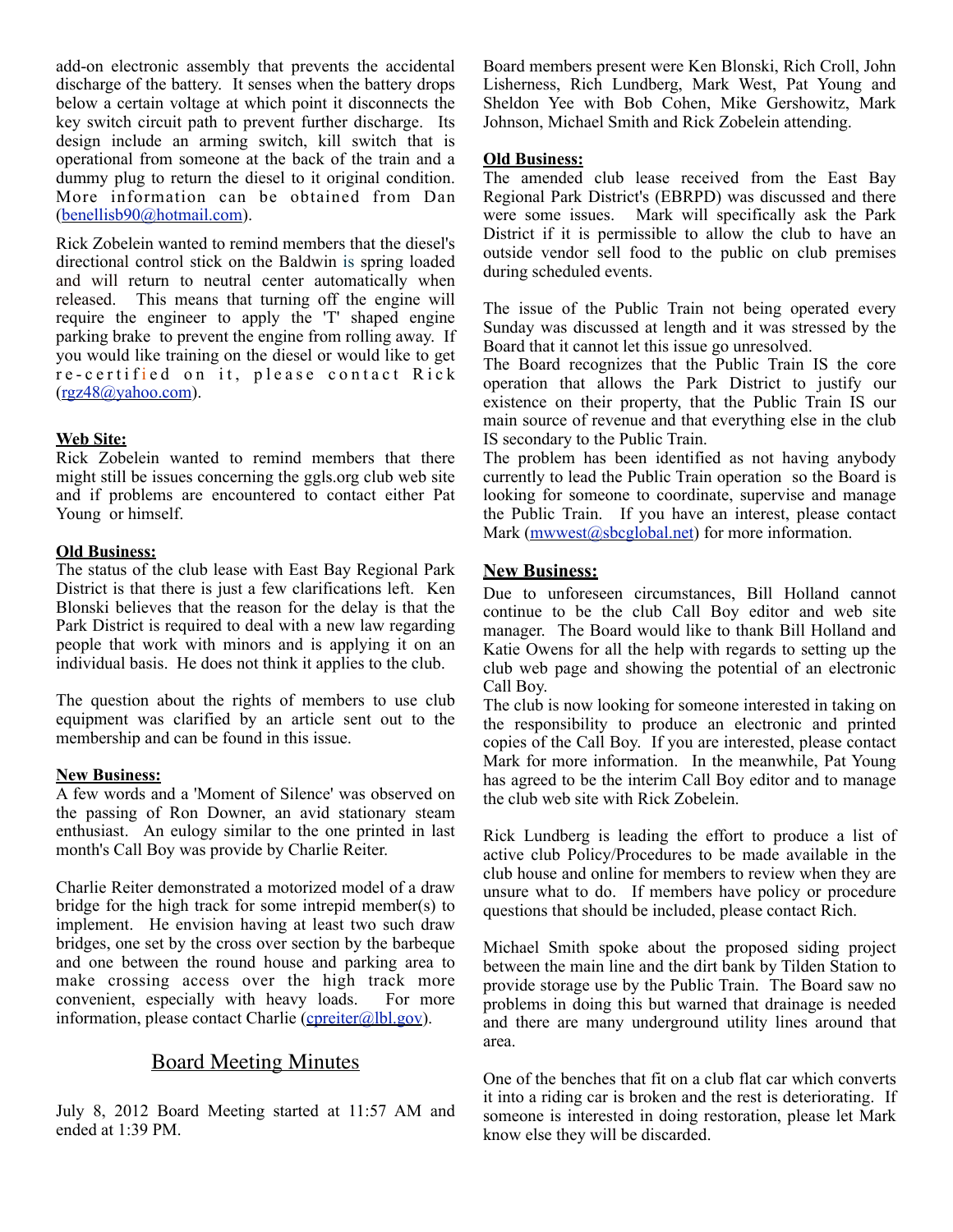#### **Bits and Pieces**



Bob Morris showed a large dome and bell & bracket bronze castings he got from Little Engines for his new 2.5" Meg locomotive. Little Engines of New Jersey is now selling retooled castings for engines like the 4-8-4 Northern and new items like steam pumps, power reverse units, fiberglass tender, etc.



Charlie Reiter showed a pair of arc sections cut from a large (> 12") toothed gear. The sides opposite the teeth were machined flat and when the teeth of the two pieces were engaged, they formed an adjustable angle parallel for a large machine vise. A very clever tool salvaged from a large gear wheel.



Roy Motz inherited a 4-8-4 and is rebuilding it from the ground up to correct the many problems he encountered. The piston valves were leaking badly so he showed some replacement rings that he made. He then showed a steam pressure regulator for a firebox kerosene atomizer that he built from drawings from a 1970's issue of the Call Boy.

Paolo Epifani showed off a control mechanism for a World War II B17 bomber's .50 caliber ball turret that he was restoring. While taking it apart he found an assembly manual on line that warned him not to take it apart. Still he was able to assemble it!



Dave August entertained everyone with a cautionary tale on what happens when rushing into tool adaptation of an imported vise. Do NOT remove and then re-attach the vise jaws because the vise jaws will no longer be parallel! It seems that workers attach the jaws in place first and then surface grind everything parallel, essentially create a 'oneoff' tool. This caution might also apply to the removal of the lathe bed plug from a gap lathe.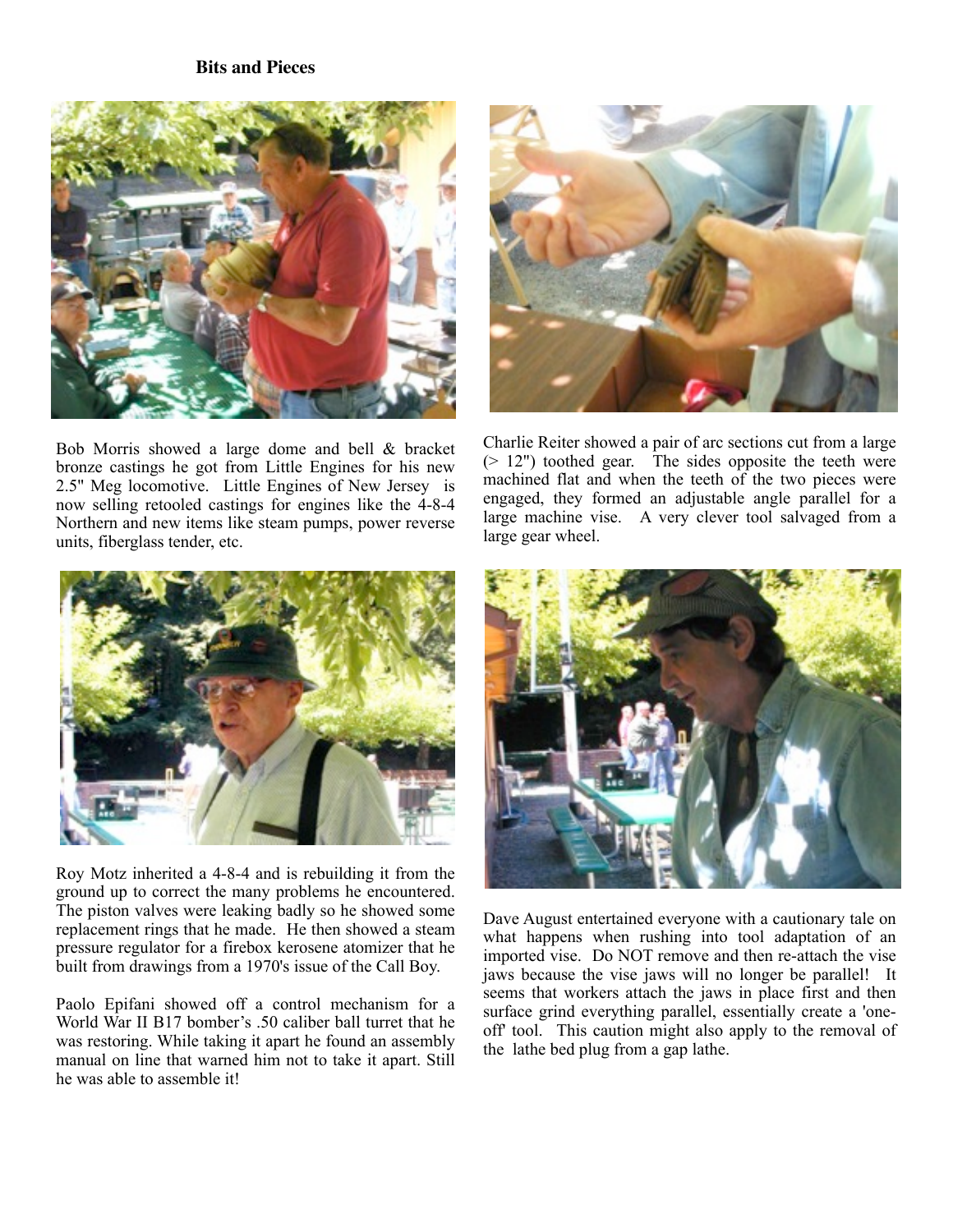#### **Policy on Club Owned Locomotives**

The purpose of this notice is to reiterate the approved policy on the operation of club locomotives. The Board of Directors adopted this policy in 2011 to minimize the need for repairs and maintenance since our supply of people with the knowledge and skills needed to perform<br>this work is very limited. The policy is that all this work is very limited. locomotives, including steam engines and "diesels" are to be used only for club activities and not for personal use. Authorized activities include use on the public train, staging the public train, club work party support, and training runs under the direct supervision of an authorized adult trainer. Personal use for general riding around the tracks is not permitted.

As a result of this policy being adopted, the combination to the Shattuck barn was only issued to personnel with a legitimate need for locomotive access. If you open the barn and are not going to be around the vicinity it is suggested that you lock it while away. Others with a legitimate need for access will have the combination and can open it if required.

If you see or know of unauthorized use, please bring it to the attention of any relevant committee chair or member of the Board of Directors.

#### **Battery Saving Device** Dan Swanson

The gasoline driven club engines have experienced dead batteries while in storage when its ignition key has been left on. A solution is in process to minimize the dead battery issue. A prototype unit known as the BSD (Battery Saving Device) has been successfully bench tested and the first unit is being fabricated. The BSD monitors the battery voltage whenever the key switch is ON and will automatically disconnect the battery power coming from the ignition key switch whenever battery voltage drops below 12.4 volts for a continuous period of 8 to 10 minutes. During development of the BSD additional input was received from several club members. This input has been incorporated into the BSD design to improve operating features on the engines. One idea provides more convenience for engine starting / shutoff. Another addresses the problem if the BSD should fail, its electronics can be bypassed by inserting a dummy plug in place to continue running the engine. Tentatively the Baldwin locomotive is scheduled to receive the first BSD unit in the next few weeks. New users will find these few changes easy to learn and simple to use.

#### **MEMBERS HAULING THE PUBLIC**

Only a trained crew using the club equipment or members using their own equipment should be hauling the public. Under **NO** circumstances should guests be operating equipment hauling the public because our insurance covers our members only.

#### **Signal System/Protected Track Blocks**

Some engineers discover that they are crossing over to another track when it was not intended to do so. This is a result of NOT observing the signal heads. The engineer MUST back out of the crossover/turnout and BACK TO to switch control post to realign the switch to the desired direction. Stopping your engine at the crossover/turnout and walking back to realign the switch WILL NOT WORK! Any traffic in the crossover/turnout block will deactivate the switch to avoid derailments that may be caused by someone else attempting to throw the switch to a different position.

#### **Member Survey Results**

A summary of the survey has been posted on the website. Participation was excellent and I thank the 41 members who took the time to fill in the form. There were no earthshaking revelations, but valuable information was obtained. The following are some of my personal observations and the results will be discussed in more detail at the August meeting with an emphasis on participation by the members at large.

The first general observation is that the members responding are mostly active members who attend meetings at least some. The reasons for attending are across the board, but in general members enjoy both the social and technical aspects. It is noted that only 3 members admitted to coming for the donuts, but all 3 dozen seem to disappear every time!

Thirty percent claim to participate in Bits and Pieces on occasion, although there are typically only 2 to 4 at any one meeting. This may be mostly a result of not currently working on anything (see below).

Interest seems focused on the technical with technical presentations and videos rating high together with auctions and materials exchanges. Auctions and exchanges are easy and can occur with little effort, but technical presentations are a major effort. There is plenty of technical talent and experience in the club, but it requires an active committee and serious member input.

With regard to participation, 3/4 of the responders claim to be active with half attending meetings regularly and 2/3 attending meets. The most common reason cited for not being more active is time restraints.

Members' interests are definitely live steam locomotives and locomotives in general. This is good since that is what the club is all about. Half the members have a general interest in building things, which extends from building locomotives and other rail stock to general machine shop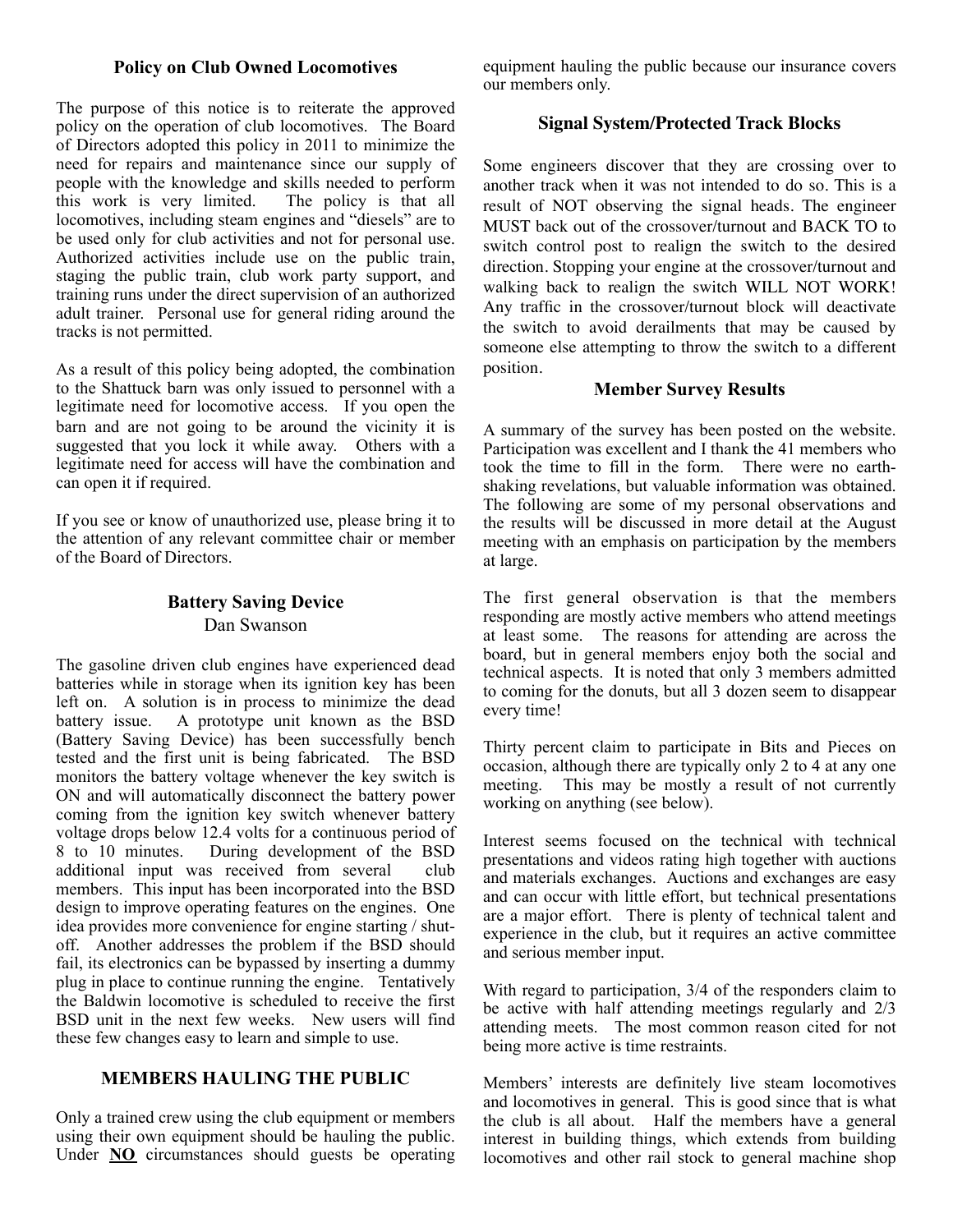and other construction. With the interest and talent on hand, we should be producing more and there should be plenty of support for technical presentations and Bits and Pieces.

Three-quarters of the responders are building a locomotive with 50% building 2. The most noteworthy aspect of this is that the average project is  $80 - 90\%$ complete. Since only 30% of these builders are currently working on their locomotives, it is not clear when anyone will reach 100%. One question to be asked is how the club could help support the builders to get more completions.

With regard to the club name and direction, there seems to be a general consensus not to change. We are the LIVE STEAMERS and it seems that members want to keep that name and focus.

Finally, 2/3 of the responses included comments. These varied from a few words to well thought out paragraphs with suggestions and comments. They were generally positive and are appreciated. I will share some of the more interesting with you at the meeting.

I look forward to discussing this further and hope you will actively participate in the discussions.

Rich Lundberg

by Rich Ratty SPIKE and **RAIL** SAY GLADYS ... YOU KNOW MY SON LEROY? WELL, HE JUST CAME HOME FROM A VERY NICE VISIT WITH HIS **GRANDMOTHER AND FOUND HIS** WAY HOME ALL BY HIMSELF SIMPLY BY FOLLOWING THE TRACKS! ψv



Maintenance of Buildings & Grounds Ongoing Projects & Facility Improvements



*Artie Debeling refinishing the water tower in preparation for the upcoming Small Scale Meet.*



*Bob Morris, with family, has a Birthday at the track. If you don't know which one is Bob, come up on Thursdays and meet him. He usually brings the donuts.*